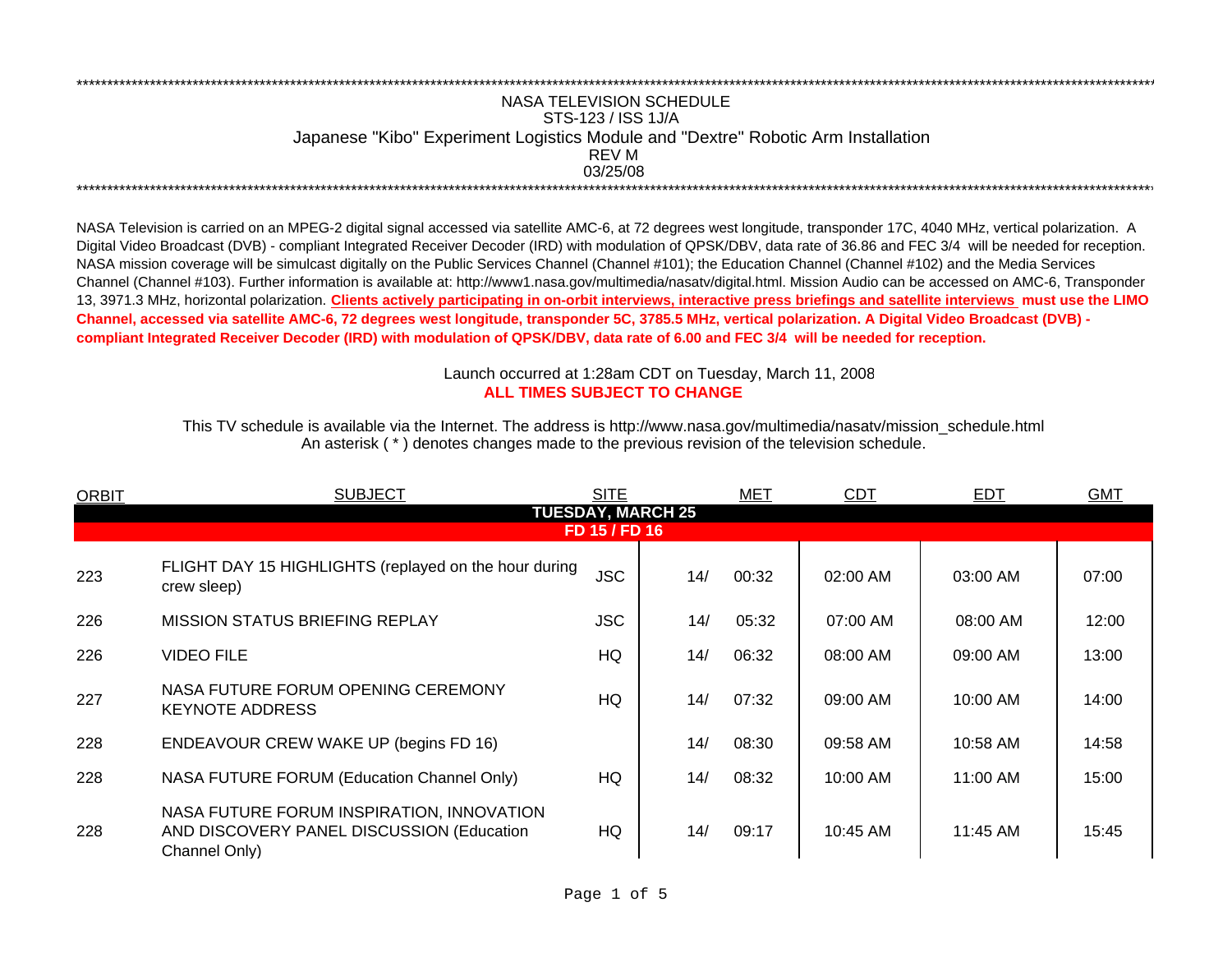| <b>ORBIT</b>               |  | <b>SUBJECT</b>                                                       | <b>SITE</b>   |     | <b>MET</b> | CDT      | <b>EDT</b> | <b>GMT</b> |  |  |
|----------------------------|--|----------------------------------------------------------------------|---------------|-----|------------|----------|------------|------------|--|--|
| 230                        |  | <b>ORBIT ADJUST BURN</b>                                             |               | 14/ | 11:25      | 12:53 PM | 01:53 PM   | 17:53      |  |  |
| 230                        |  | <b>CABIN STOWAGE BEGINS</b>                                          |               | 14/ | 11:30      | 12:58 PM | 01:58 PM   | 17:58      |  |  |
| 230                        |  | * FCS CHECKOUT                                                       |               | 14/ | 12:00      | 01:28 PM | 02:28 PM   | 18:28      |  |  |
| 231                        |  | * RCS HOT FIRE                                                       |               | 14/ | 13:30      | 02:58 PM | 03:58 PM   | 19:58      |  |  |
| 233                        |  | * ESA PAO EVENT                                                      | <b>TDRE</b>   | 14/ | 16:05      | 05:33 PM | 06:33 PM   | 22:33      |  |  |
| 234                        |  | * CNN / ASSOCIATED PRESS / KTVI-TV, St. Louis, MO                    | <b>TDRE</b>   | 14/ | 17:45      | 07:13 PM | 08:13 PM   | 00:13      |  |  |
| 234                        |  | ESA PAO EVENT REPLAY WITH ENGLISH<br><b>INTERPRETATION</b>           | <b>JSC</b>    | 14/ | 18:32      | 08:00 PM | 09:00 PM   | 01:00      |  |  |
| 235                        |  | <b>MISSION STATUS BRIEFING</b>                                       | <b>JSC</b>    | 14/ | 19:32      | 09:00 PM | 10:00 PM   | 02:00      |  |  |
| 235                        |  | MIDDECK RECUMBENT SEAT SETUP FOR EYHARTS                             |               | 14/ | 20:00      | 09:28 PM | 10:28 PM   | 02:28      |  |  |
| 236                        |  | KU BAND ANTENNA STOWAGE                                              |               | 14/ | 20:50      | 10:18 PM | 11:18 PM   | 03:18      |  |  |
| 236                        |  | <b>CREW DEORBIT PREPARATION BRIEFING</b>                             |               | 14/ | 21:00      | 10:28 PM | 11:28 PM   | 03:28      |  |  |
| <b>WEDNESDAY, MARCH 26</b> |  |                                                                      |               |     |            |          |            |            |  |  |
|                            |  |                                                                      | FD 16 / FD 17 |     |            |          |            |            |  |  |
| 238                        |  | <b>ENDEAVOUR CREW SLEEP BEGINS</b>                                   |               | 15/ | 00:30      | 01:58 AM | 02:58 AM   | 06:58      |  |  |
| 238                        |  | FLIGHT DAY 16 HIGHLIGHTS (replayed on the hour during<br>crew sleep) | <b>JSC</b>    | 15/ | 00:32      | 02:00 AM | 03:00 AM   | 07:00      |  |  |
| 241                        |  | MISSION STATUS BRIEFING REPLAY                                       | <b>JSC</b>    | 15/ | 05:32      | 07:00 AM | 08:00 AM   | 12:00      |  |  |
| 243                        |  | <b>VIDEO FILE</b>                                                    | HQ            | 15/ | 07:32      | 09:00 AM | 10:00 AM   | 14:00      |  |  |
| 243                        |  | ENDEAVOUR CREW WAKE UP (begins FD 17)                                |               | 15/ | 08:30      | 09:58 AM | 10:58 AM   | 14:58      |  |  |
| 245                        |  | <b>DEORBIT PREPARATIONS BEGIN</b>                                    |               | 15/ | 11:30      | 12:58 PM | 01:58 PM   | 17:58      |  |  |
| 245                        |  | NASA SCIENCE NEWS CONFERENCE (Media Channel<br>Only)                 | HQ            | 15/ | 11:32      | 01:00 PM | 02:00 PM   | 18:00      |  |  |
| 246                        |  | PAYLOAD BAY DOOR CLOSING                                             |               | 15/ | 12:50      | 02:18 PM | 03:18 PM   | 19:18      |  |  |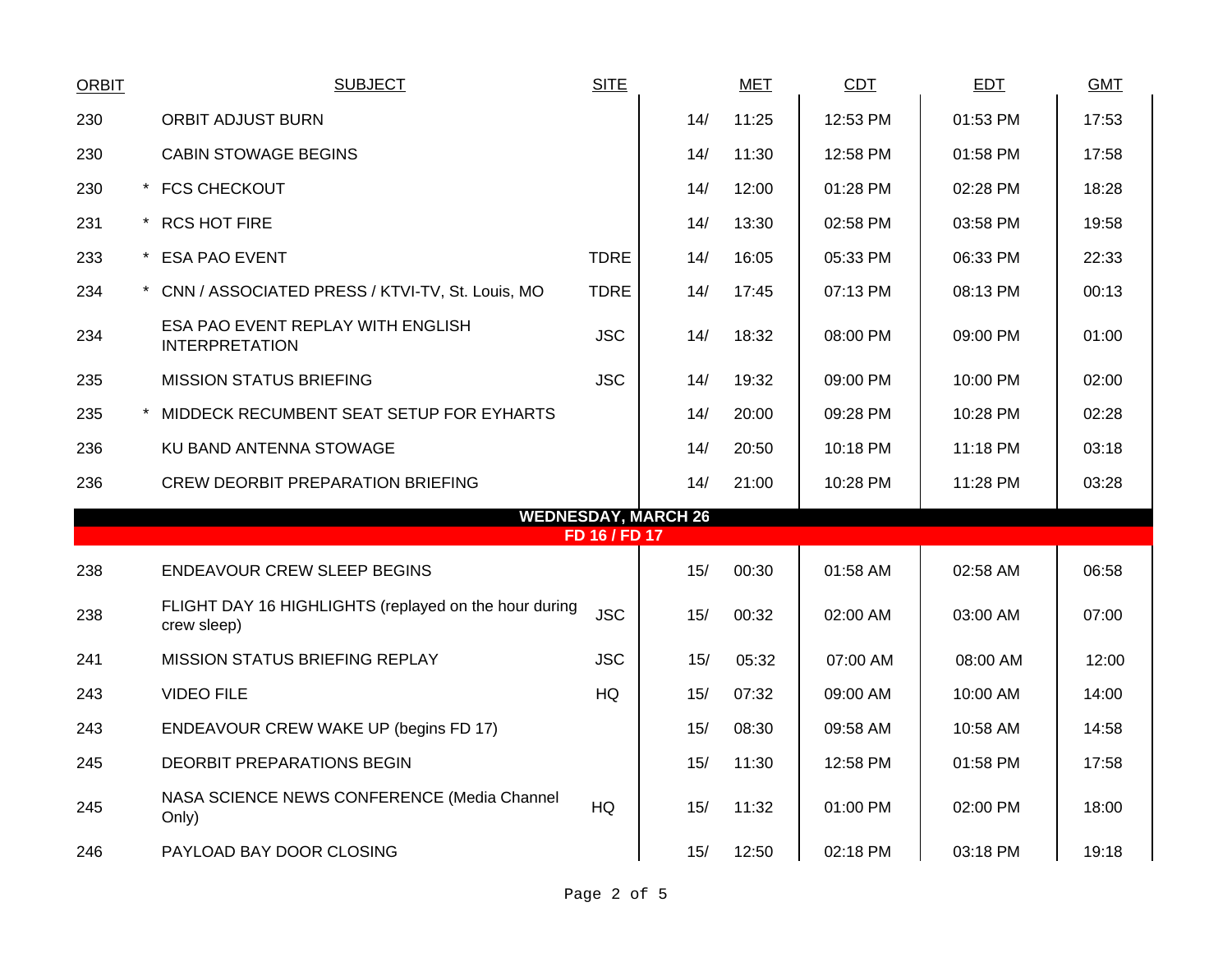| <b>ORBIT</b>              | <b>SUBJECT</b>                                                     | <b>SITE</b> |     |  | <b>MET</b> | <b>CDT</b>     | <b>EDT</b> | <b>GMT</b> |  |
|---------------------------|--------------------------------------------------------------------|-------------|-----|--|------------|----------------|------------|------------|--|
| 248                       | <b>DEORBIT BURN</b>                                                |             | 15/ |  | 15:30      | 04:58 PM       | 05:58 PM   | 21:58      |  |
| 248                       | MILA C-BAND RADAR ACQUISITION OF ENDEAVOUR                         |             | 15/ |  | 16:24      | 05:52 PM       | 06:52 PM   | 22:52      |  |
| 249                       | <b>KSC LANDING</b>                                                 | <b>KSC</b>  | 15/ |  | 16:37      | 06:05 PM       | 07:05 PM   | 23:05      |  |
|                           | POST-LANDING NEWS CONFERENCE                                       | <b>KSC</b>  |     |  |            | NET L+2 HRS.   |            |            |  |
|                           | ENTRY FLIGHT CONTROL TEAM VIDEO REPLAY                             | <b>JSC</b>  |     |  |            | NET L+3 HRS.   |            |            |  |
|                           | STS-123 MISSION HIGHLIGHTS VIDEO REPLAY                            | <b>JSC</b>  |     |  |            | NET L+3.5 HRS. |            |            |  |
|                           | VIDEO B-ROLL OF EYHARTS IN CREW QUARTERS<br>(pending availability) | <b>KSC</b>  |     |  |            | NET L+6.5 HRS. |            |            |  |
| <b>THURSDAY, MARCH 27</b> |                                                                    |             |     |  |            |                |            |            |  |
|                           | STS-123 CREW NEWS CONFERENCE (may be<br>postponed or cancelled)    | <b>KSC</b>  |     |  |            | 12:30 PM       | 01:30 PM   | 17:30      |  |
|                           |                                                                    |             |     |  |            |                |            |            |  |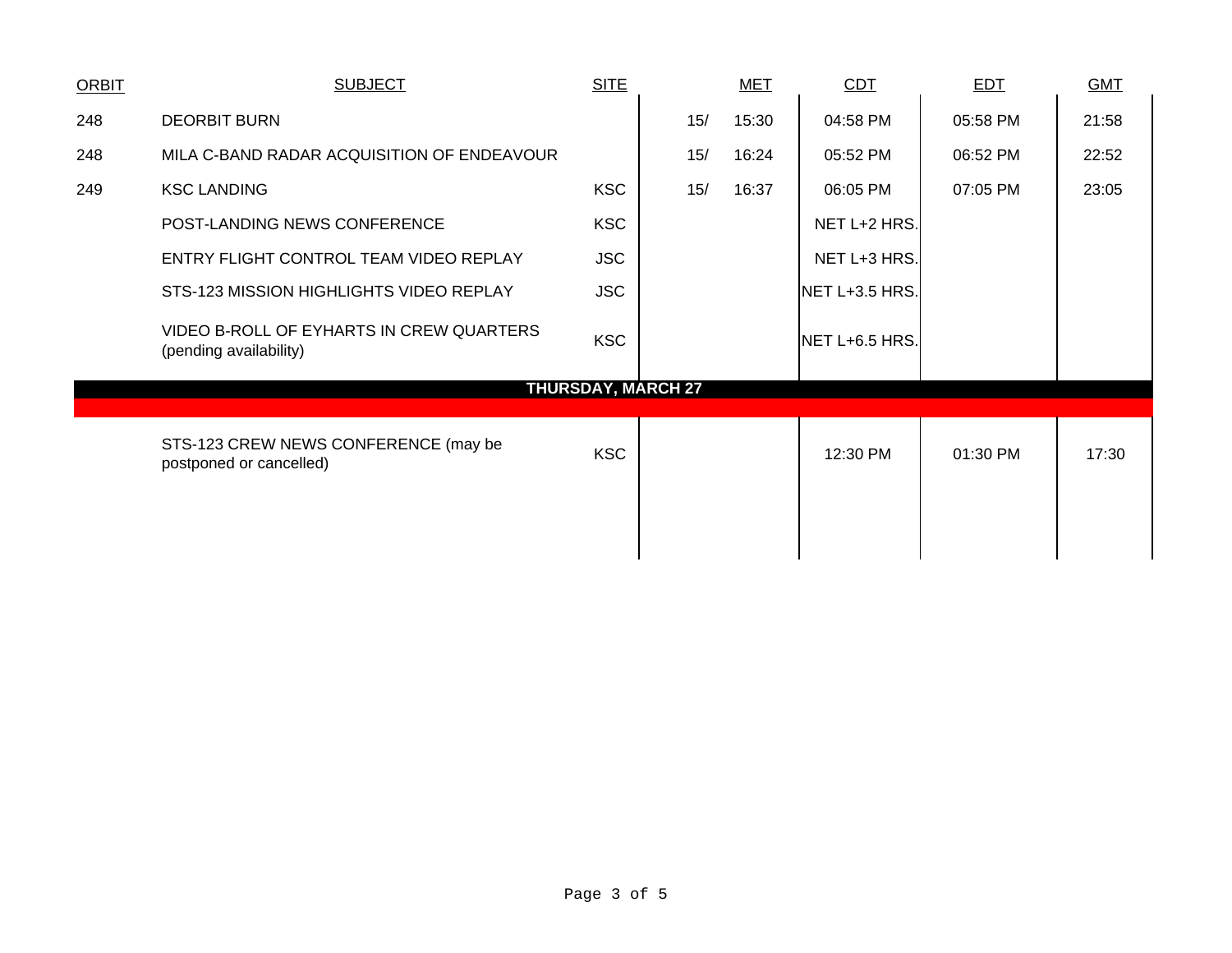| <b>ORBIT</b>  | <b>SUBJECT</b>                                                                                              | <b>SITE</b>                | MET | CDT | <b>EDT</b> | <b>GMT</b> |
|---------------|-------------------------------------------------------------------------------------------------------------|----------------------------|-----|-----|------------|------------|
|               |                                                                                                             |                            |     |     |            |            |
|               |                                                                                                             | <b>DEFINITION OF TERMS</b> |     |     |            |            |
|               |                                                                                                             |                            |     |     |            |            |
| ACBM:         | Active Common Berthing Mechanism<br><b>Americom Satellite</b>                                               |                            |     |     |            |            |
| AMC:          |                                                                                                             |                            |     |     |            |            |
| CLPA:         | Camera Light Pan/Tilt Assembly                                                                              |                            |     |     |            |            |
| CST:          | Columbus: European Laboratory on ISS<br><b>Central Standard Time</b>                                        |                            |     |     |            |            |
| EST:          | <b>Eastern Standard Time</b>                                                                                |                            |     |     |            |            |
| DCSU:         | Direct Current Switching Unit on ISS                                                                        |                            |     |     |            |            |
| Destiny:      | U.S. Laboratory on ISS                                                                                      |                            |     |     |            |            |
| DEXTRE:       | Special Purpose Dexterous Manipulator (SPDM)                                                                |                            |     |     |            |            |
| DTO:          | <b>Detailed Test Objective</b>                                                                              |                            |     |     |            |            |
| EMU:          | <b>Extravehicular Mobility Unit</b>                                                                         |                            |     |     |            |            |
| <b>ESP-2:</b> | External Stowage Platform #2 on ISS Airlock                                                                 |                            |     |     |            |            |
| ESA:          | European Space Agency                                                                                       |                            |     |     |            |            |
| EVA:          | <b>Extravehicular Activity</b>                                                                              |                            |     |     |            |            |
| FCS:          | <b>Flight Contol System</b>                                                                                 |                            |     |     |            |            |
| FD:           | <b>Flight Day</b>                                                                                           |                            |     |     |            |            |
| FG:           | French Guiana                                                                                               |                            |     |     |            |            |
| GMT:          | <b>Greenwich Mean Time</b>                                                                                  |                            |     |     |            |            |
| Harmony:      | Connecting Node 2 on ISS                                                                                    |                            |     |     |            |            |
| HQ:           | <b>NASA Headquarters</b>                                                                                    |                            |     |     |            |            |
| ISS:          | <b>International Space Station</b>                                                                          |                            |     |     |            |            |
| <b>JAXA</b>   | Japanese Aerospace Exploration Agency                                                                       |                            |     |     |            |            |
| <b>JLP</b>    | Japanese Logistics Pressurized Segment of Kibo                                                              |                            |     |     |            |            |
| JSC:          | Johnson Space Center                                                                                        |                            |     |     |            |            |
| KAU:          | Keep Alive Umbilical                                                                                        |                            |     |     |            |            |
| KSC:          | Kennedy Space Center                                                                                        |                            |     |     |            |            |
| L:<br>LIMO:   | Launch or Landing time<br>Live Interview Media Outlet channel                                               |                            |     |     |            |            |
| LWAPA:        | Lightweight Adapter Plate Assembly                                                                          |                            |     |     |            |            |
| MBS:          | Mobile Base System                                                                                          |                            |     |     |            |            |
| MECO:         | Main Engine Cut-Off                                                                                         |                            |     |     |            |            |
| MET:          | Mission Elapsed Time, which begins at the moment of launch and is read: DAYS/HOURS:MINUTES. LAUNCH=00/00:00 |                            |     |     |            |            |
| <b>MILA</b>   | Merritt Island, Florida Tracking Station                                                                    |                            |     |     |            |            |
| MISSE:        | Materials International Space Station Experiment                                                            |                            |     |     |            |            |
| MMT:          | <b>Mission Management Team</b>                                                                              |                            |     |     |            |            |
| MS:           | <b>Mission Specialist</b>                                                                                   |                            |     |     |            |            |
| MT:           | <b>Mobile Transporter</b>                                                                                   |                            |     |     |            |            |
| NET:          | No Earlier Than                                                                                             |                            |     |     |            |            |
| OBSS:         | Orbiter Boom Sensor System                                                                                  |                            |     |     |            |            |
| ODS:          | <b>Orbiter Docking System</b>                                                                               |                            |     |     |            |            |